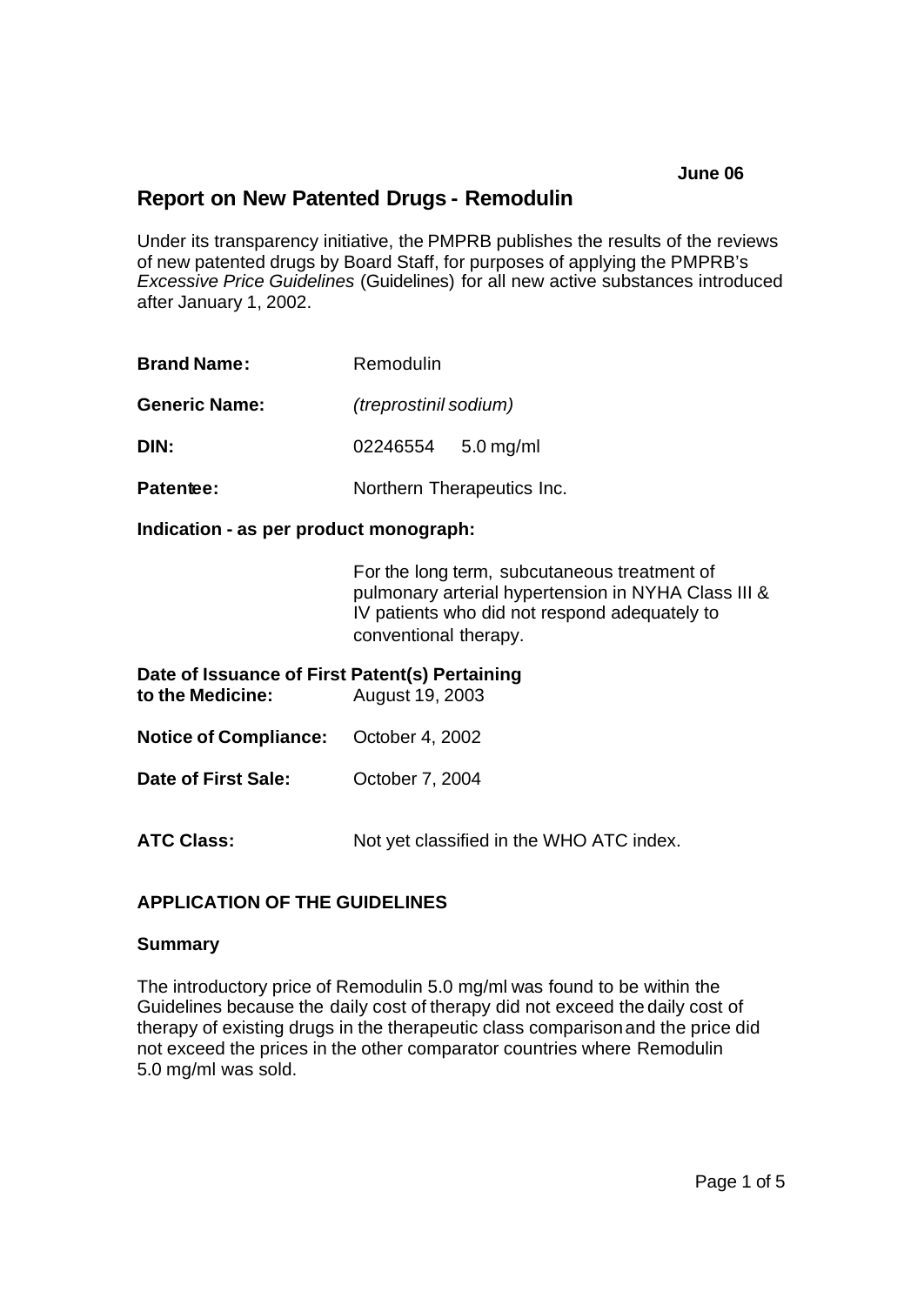### **Scientific Review**

The PMPRB's Human Drug Advisory Panel (HDAP) recommended that Remodulin 5.0 mg/ml be reviewed as a category 3 new medicine (provides moderate, little or no therapeutic advantage over comparable medicines).

The Therapeutic Class Comparison (TCC) test of the Guidelines provides that the price of a category 3 new drug product cannot exceed the prices of other drugs that treat the same disease or condition. Comparators are generally selected from among existing drug products in the same 4th level of the Anatomical Therapeutic Chemical (ATC) System that are clinically equivalent in addressing the approved indication. See the PMPRB's *Compendium of Guidelines, Policies and Procedures* for a more complete description of the Guidelines and the policies on TCCs.

The HDAP identified Tracleer (*bosentan*) and Flolan (*epoprostenol*) as the most appropriate comparators for Remodulin as they share the same indication as Remodulin and are clinically equivalent at addressing the approved indication of Remodulin.

The Guidelines provide that the dosage recommended for comparison purposes will normally not be higher than the maximum of the usual recommended dosage. The recommended comparable dosage regimens for Remodulin and the comparators are based on their respective product monographs and supported by clinical literature.

### **Price Review**

Under the Guidelines, the introductory price of a new category 3 drug product will be presumed to be excessive if it exceeds the prices of all of the comparable drug products in the TCC test, or if it exceeds the prices of the same medicine in the seven countries listed in the *Patented Medicines Regulations*. The price of Remodulin 5.0 mg/ml was within the Guidelines as the daily cost of treatment did not exceed the daily cost of treatment with the comparator medicines.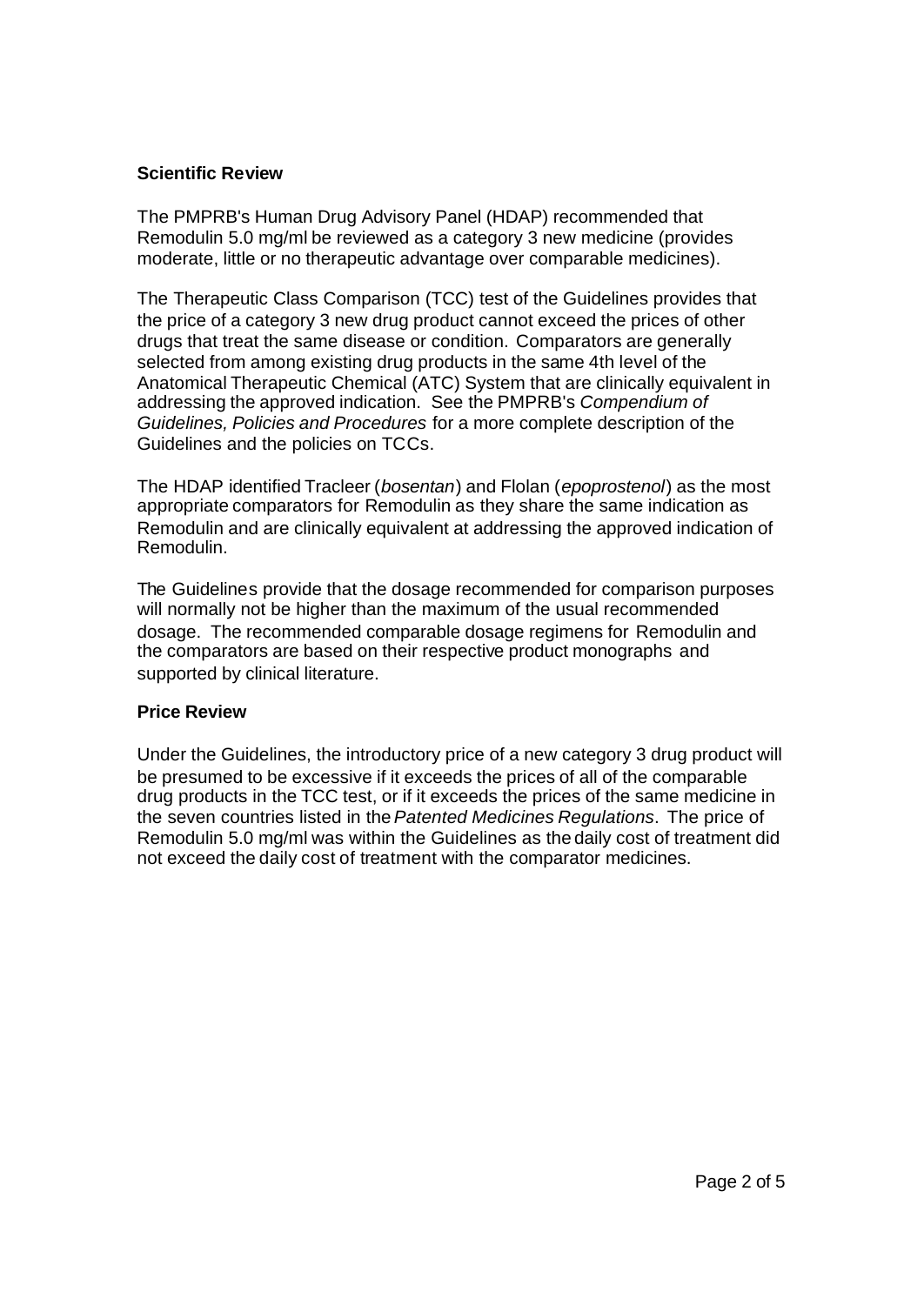| Introductory Period (October to December 2004) |                 |                          |                         |  |
|------------------------------------------------|-----------------|--------------------------|-------------------------|--|
| <b>Name</b>                                    | <b>Strength</b> | <b>Dosage</b><br>Regimen | <b>Cost per Day</b>     |  |
| <b>Remodulin (treprostinil</b><br>sodium)      | $5.0$ mg/ml     | 22 ng/kg/min             | $$99.9000$ <sup>1</sup> |  |
| Flolan (epoprostenol)                          | 1.5 mg/vial     | 27 ng/kg/min             | \$63.3500 <sup>1</sup>  |  |
| Tracleer (bosentan)                            | 125 mg/tablet   | 125 mg bid               | \$128.3572 <sup>2</sup> |  |

1. Association québécoise des pharmaciens propriétaires (AQPP), October 2004

2. Liste des médicaments, Régie de l'assurance maladie du Québec, October 2003

In 2004, Remodulin 5.0 mg/ml was being sold in two of the seven countries listed in the Regulations that are Germany and the U.S. In compliance with the Guidelines, the price in Canada did not exceed the range of prices in those countries; the price of Remodulin 5.0 mg/ml in Canada was the lowest of those countries, below the median international price.

*Where comparators and dosage regimens are referred to in the Summary Reports, they have been selected by the PMPRB Staff and the HDAP for the purpose of carrying out the PMPRB's regulatory mandate, which is to review the prices of patented medicines sold in Canada to ensure that such prices are not excessive. The publication of these reports is also part of the PMPRB's commitment to make its price review process more transparent.*

*The information contained in the PMPRB's Summary Reports should not be relied upon for any purpose other than its stated purpose and is not to be interpreted as an endorsement, recommendation or approval of any drug nor is it intended to be relied upon as a substitute for seeking appropriate advice from a qualified health care practitioner.*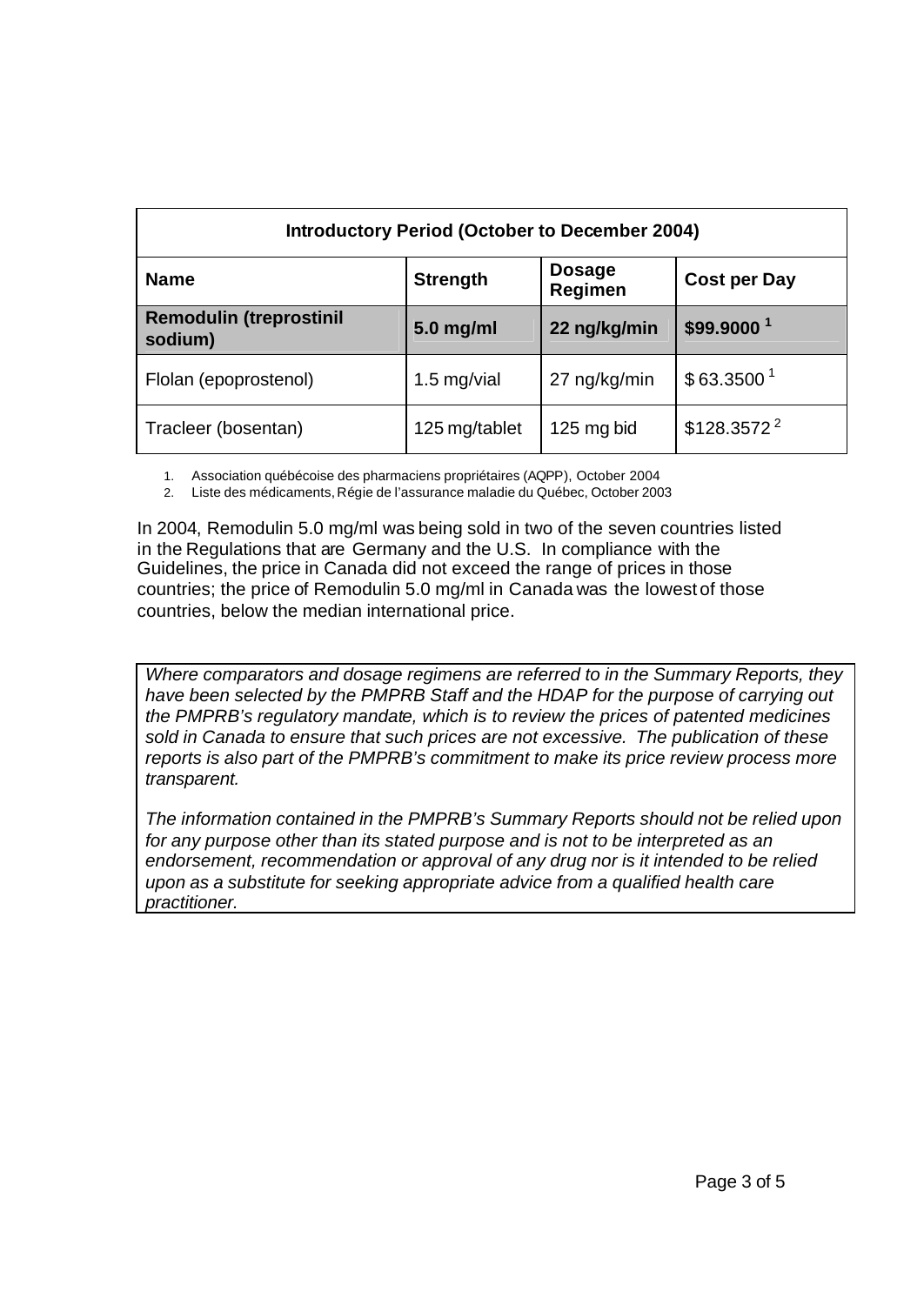# **References – Remodulin**

- 1. Simonneau G, Barst RJ, Galie N, et al. Continuous subcutaneous infusion of treprostinil, a prostacyclin analogue, in patients with pulmonary arterial hypertension. Am J Respir Care Med 2002;165:800-4.
- 2. Vachiery JL, Hill N, Zwicke D, et al. Transitioning from IV epoprostenol to subcutanous treprostinil in pulmonary arterial hypertension. Chest 2002;121(5):1561-5.
- 3. Sulica R et al. Current medical treatment of pulmonary arterial hypertension. The Mount Sinaj J of Med. 2004(71);2:103-114.
- 4. McLaughlin V.V. et al. Survival in pulmonary hypertension. The impact of Epoprostenol therapy. Circulation 2002:1477-1482.
- 5. Letarte K. et al. Patient characteristics and costs of severe sepsis and septic shock in Quebec. J. Crit. Care 2002(17);1:39-49.
- 6. Falk A et al. Flolan infusion interruption: A lethal complication during venous access. J Vasc. And Intervent. Radiol. 2001(12):667-668.
- 7. Product monograph of Remodulin (*treprostinil sodium*). Northern Therapeutics Inc,0 dated September 9, 2003.
- 8. McLaughlin VV, Gaine SP, Barst RJ, et al. Efficacy and safety of treprostinil: An epoprostenol analog for primary pulmonary hypertension. J Cardio Pharmacol 2003;41:293-9.
- 9. Mehta S. Drug therapy for pulmonary arterial hypertension: What's on the menu today? Chest 2003;124(6):2045-9.
- 10.Highland KB, Strange C, Mazur J, Simpson KN. Treatment of pulmonary arterial hypertension: A preliminary decision analysis. Chest 2003;124(6):2087-92.
- 11.Clavecilla SQ, De Marco T. New insights into the treatment of pulmonary arterial hypertension. Formulary 2003;38(3):150-67.
- 12.Barst RJ, Rubin LJ, Long WA, et al. A comparison of continuous intravenous epoprostenol (*prostacyclin*) with conventional therapy for primary pulmonary hypertension. N Engl J Med 1996;334(5):296-301.